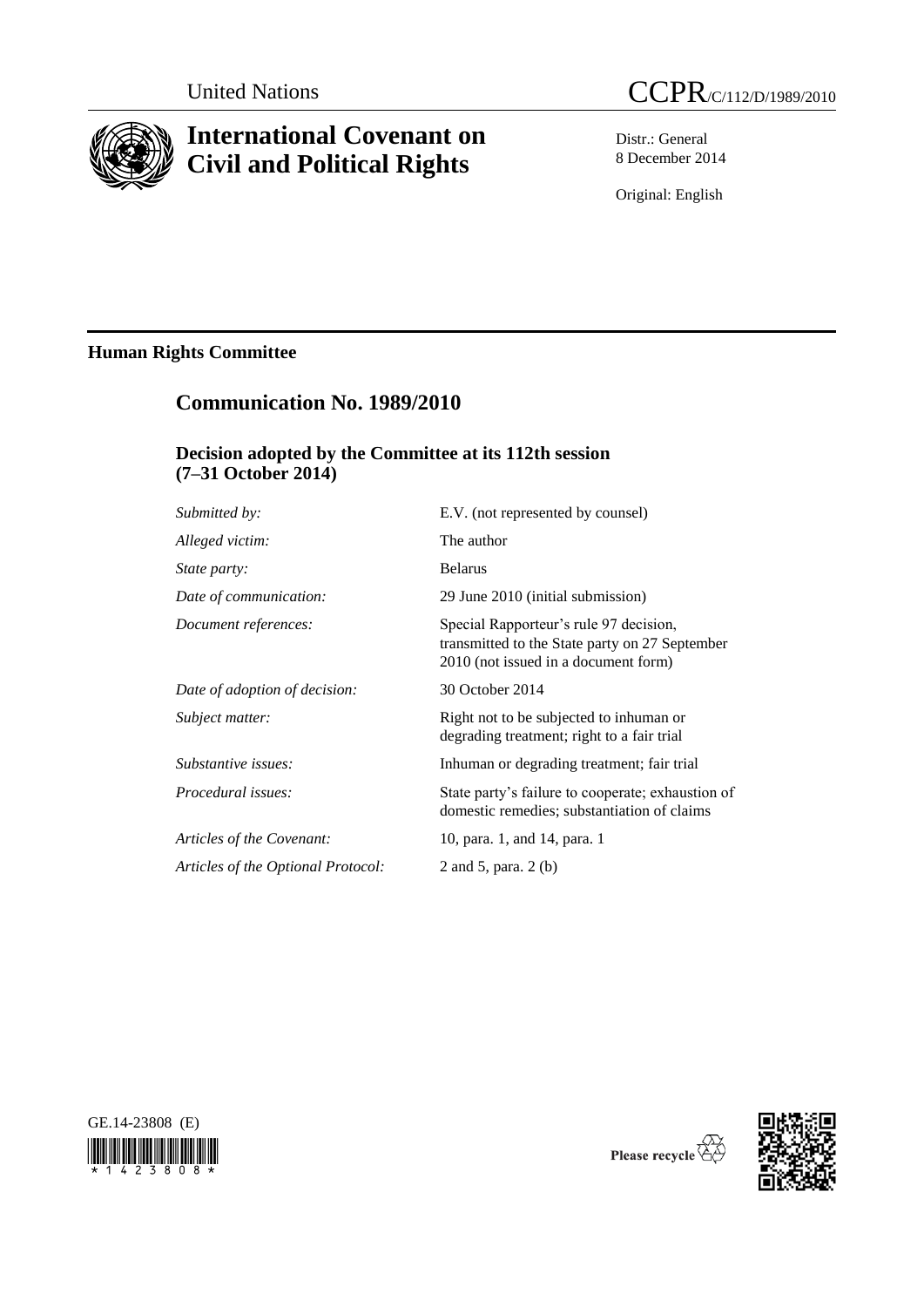### **Annex**

## **Decision of the Human Rights Committee under the Optional Protocol to the International Covenant on Civil and Political rights (112th session)**

concerning

## **Communication No. 1989/2010**\* \*\*

| Submitted by:          | E.V. (not represented by counsel) |
|------------------------|-----------------------------------|
| Alleged victim:        | The author                        |
| <i>State party:</i>    | <b>Belarus</b>                    |
| Date of communication: | 29 June 2010 (initial submission) |

*The Human Rights Committee*, established under article 28 of the International Covenant on Civil and Political Rights,

*Meeting on* 30 October 2014,

*Adopts* the following:

#### **Decision on admissibility**

1. The author of the communication is E.V., a Belarusian national born in 1987. He claims to be a victim of a violation by Belarus of his rights under articles 10, paragraph 1, and 14, paragraph 1, of the International Covenant on Civil and Political Rights.<sup>1</sup>

#### **The facts as submitted by the author**

2.1 On 25 March 2008, at around 6 p.m., the author passed by a peaceful demonstration in the centre of Minsk. The police formed a chain around the participants of the demonstration and arrested a number of them. The author was also arrested. At 7 p.m., he was brought to the Department of Internal Affairs of Sovetsky District and issued with an official record for having committed an administrative offence (participation in an unauthorized meeting). On 26 March 2008, at around 5 a.m., he was transferred to a pretrial detention centre. Thereafter, at noon, he was taken to the Zavodskoy District Court. The court hearing was held on the same day between 1.45 p.m. and 2.10 p.m. From the moment of his detention on 25 March 2008 until his release the next day after the hearing at around 2 p.m., the author was deprived of water and food.

<sup>\*</sup> The following members of the Committee participated in the examination of the present communication: Yadh Ben Achour, Lazhari Bouzid, Christine Chanet, Ahmad Amin Fathalla, Cornelis Flinterman, Yuji Iwasawa, Walter Kälin, Gerald L. Neuman, Sir Nigel Rodley, Fabián Omar Salvioli, Dheerujlall Seetulsingh, Anja Seibert-Fohr, Yuval Shany, Konstantine Varzelashvili, Margo Waterval and Andrei Paul Zlătescu.

<sup>\*\*</sup> A joint opinion by Committee members Yuval Shany, Dheerujlall B. Seetulsingh and Fabián Omar Salvioli is appended to the present decision.

<sup>&</sup>lt;sup>1</sup> The Optional Protocol entered into force for the State party on 30 December 1992.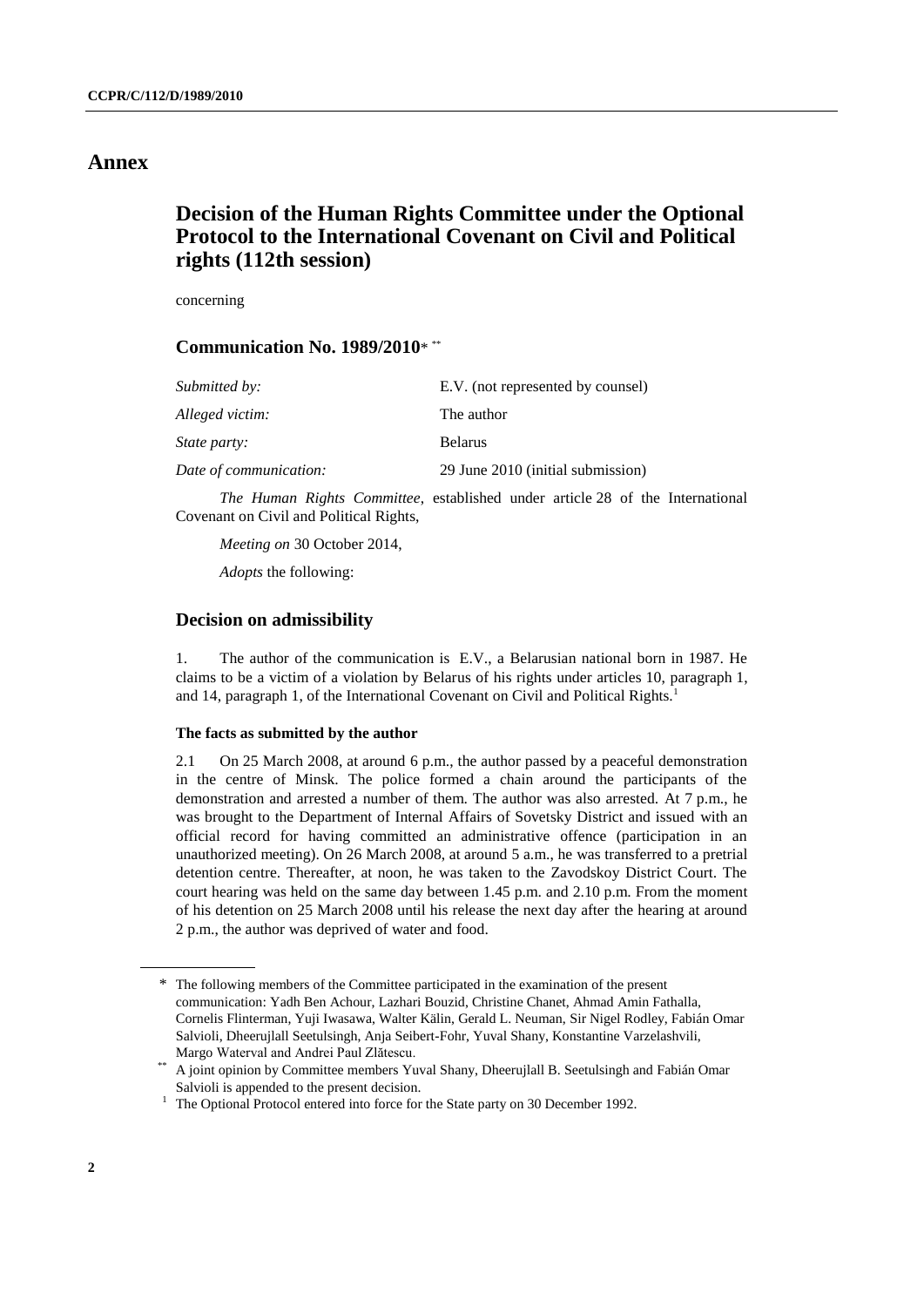2.2 During the trial before the Zavodskoy District Court, the two police officers who had arrested the author on 25 March 2008 testified to having detained him during the demonstration. According to the author, neither of them could testify that they actually saw him participating in the demonstration, but only that he had been "handed over" to them by other police officers to be brought to the police station. Nevertheless, on 26 March 2008, the District Court found him guilty of having committed an administrative offence under article 23.34, paragraph 1, of the Code of Administrative Offences for participating in an unsanctioned mass event and fined him in the amount of 700,000 Belarusian roubles.<sup>2</sup>

2.3 The author claims that he had requested the district court to ensure the participation of a representative, as he was a student and could not afford one. The court declined his request, invoking article 4.3 of the Procedural-Executive Code of Administrative Offences, as the author did not fall within the category of persons who, under the law, were to be represented by a "lawful representative".<sup>3</sup> The author also requested the court to question a particular witness, but his request was rejected with the explanation that the witness in question was detained on the basis of the same offence.

2.4 On 3 April 2008, the author appealed the judgment of 26 March 2008 of the District Court to the Minsk City Court, claiming that the judgement of the District Court was unlawful, noting, inter alia, that the presence of his representative had not been assured during the hearing. His appeal was dismissed on 15 April 2008. The Minsk City Court ruled that the author's guilt was established on the basis of the corroborating evidence gathered and on the witnesses' testimonies. It also concluded that under article 4.3 of the Procedural-Executive Code of Administrative Offences, the author did not fall under those categories of persons who, under the law, were to be provided with a lawful representative, and noted that he had not requested the participation of his legal representative, i.e. a lawyer, in line with the requirements as set out in article 4.5 of the Code. <sup>4</sup> The author explains that he did not avail himself of the possibility to appeal that decision within the supervisory review procedure, as in Belarus such a review is conducted by a single official, who does not even examine the case file, and therefore the procedure is not an effective remedy.

#### **The complaint**

3.1 The author claims to be a victim of a violation by the State party of his rights under article 10, paragraph 1, of the Covenant, on account of the fact that he was apprehended and detained without food and water for 19 hours.

3.2 He also claims to be a victim of a violation of his rights under article 14, paragraph 1, of the Covenant, since the first instance court dismissed his request to ensure the participation of a "representative" and to question a particular witness who could testify in the author's defence.

<sup>&</sup>lt;sup>2</sup> Pursuant to article 23.34 of the Code of Administrative Offences, a person may be issued a warning, fined in an amount of up to 50 minimum monthly wages or an administrative arrest (i.e. detention) may be imposed.

Art. 4.3 provides for, among others, that lawful representation within administrative proceedings must be ensured to special category of persons such as to minors and persons with restricted legal capacity. Article 4.5 of the same Code regulates access to a defence lawyer, to be differentiated from the "lawful representative" as mentioned above.

<sup>&</sup>lt;sup>4</sup> Art. 4.5 states that a counsel or a representative of a natural person within administrative proceedings may be, inter alia, a legal counsel, who is a citizen of Belarus, or a close relative and s/he is authorized to act on behalf of that person by a power of attorney written in a free form and, in the case of a counsel, also has a legal counsel's certificate.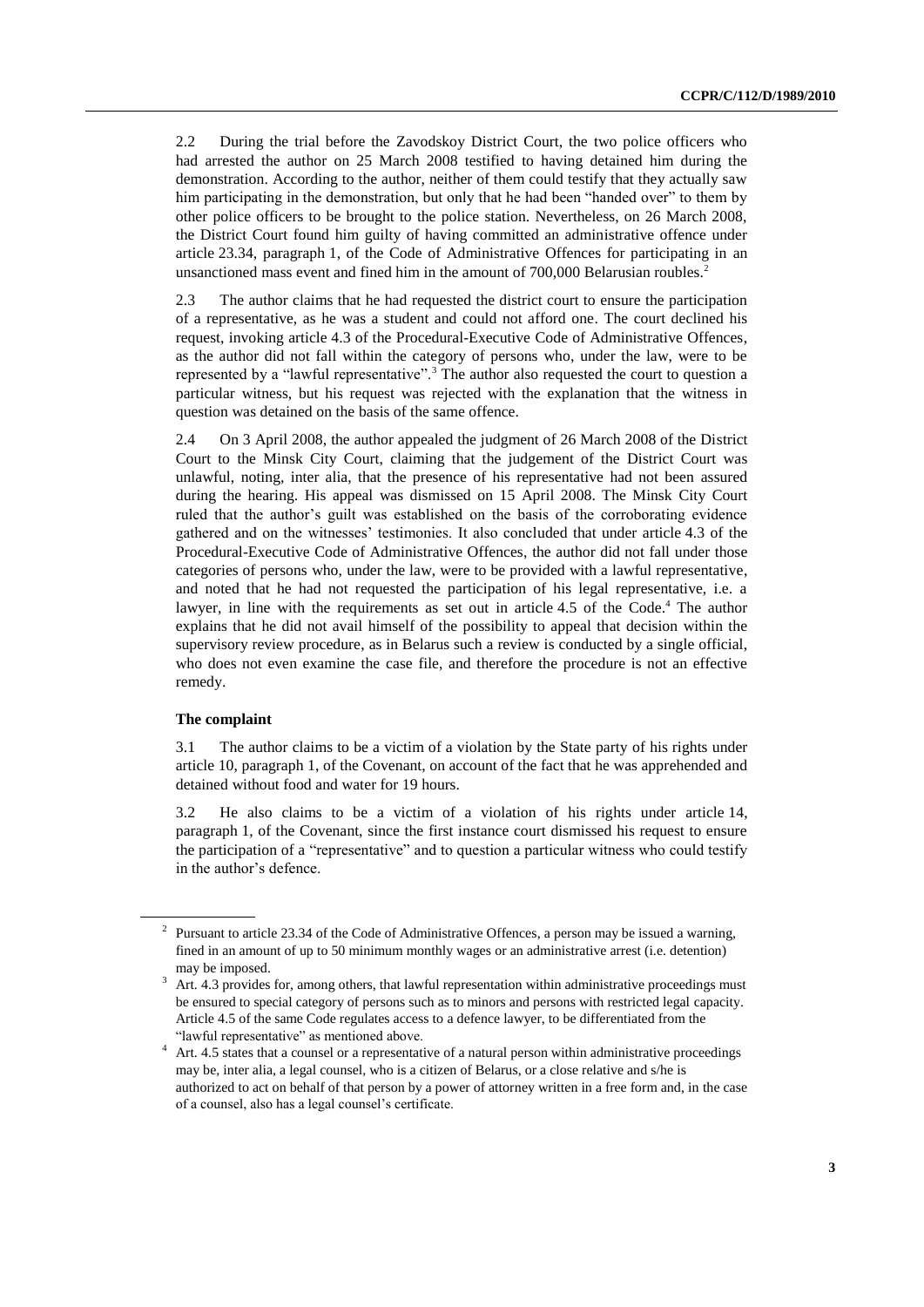#### **State party's observations on admissibility**

4.1 In a note verbale dated 6 January 2011, the State party conveyed, with regard to the present communication and several other communications before the Committee, inter alia, its concern about unjustified registration of communications submitted by individuals under its jurisdiction who, it considers, have not exhausted all available domestic remedies in the State party, including appealing to the Prosecutor's Office for a supervisory review of a judgement having the force of res judicata, in violation of article 2 of the Optional Protocol to the Covenant. It submits that the present communication and several other communications were registered in violation of the provisions of the Optional Protocol; that there are no legal grounds for the State party to consider those communications; and that any decision taken by the Committee on such communications will be considered legally invalid. It further states that any references in that connection to the Committee's longstanding practice are not legally binding on it.

4.2 By a letter of 19 April 2011, the Chair of the Committee informed the State party that, in particular, it is implicit in article 4, paragraph 2, of the Optional Protocol to the Covenant that a State party must provide the Committee with all the information at its disposal. Therefore, the State party was requested to submit further observations as to the admissibility and the merits of the case. The State party was also informed that, in the absence of observations from the State party, the Committee would proceed with the examination of the communication based on the information available to it.

4.3 By note verbale of 5 October 2011, the State party submitted, inter alia, with regard to the present communication, that it believed that there were no legal grounds for its consideration, insofar as it was registered in violation of article 1 of the Optional Protocol to the Covenant. It maintains that the author has failed to exhaust all available domestic remedies and has failed to appeal to the Prosecutor's Office under the supervisory review procedure.

4.4 In a note verbale dated 25 January 2012, the State party submitted that upon becoming a party to the Optional Protocol, it had agreed under article 1 thereof to recognize the competence of the Committee to receive and consider communications from individuals subject to its jurisdiction, who claim to be victims of a violation by the State party of any rights protected by the Covenant. It notes, however, that that recognition was undertaken in conjunction with other provisions of the Optional Protocol, including those establishing the criteria regarding petitioners and the admissibility of their communications, in particular articles 2 and 5. The State party maintains that, under the Optional Protocol, States parties have no obligation to recognize the Committee's rules of procedure, nor its interpretation of the provisions of the Optional Protocol, which could only be effective when done in accordance with the Vienna Convention on the Law of Treaties. It submits that, in relation to the complaint procedure, States parties should be guided first and foremost by the provisions of the Optional Protocol and that references to the Committee's long-standing practice, methods of work and case law are not subjects of the Optional Protocol. It also submits that any communication registered in violation of the provisions of the Optional Protocol will be viewed by the State party as incompatible with the Optional Protocol and will be rejected without comments on the admissibility or merits, and any decision taken by the Committee on such rejected communications will be considered by its authorities as "invalid". The State party considers that the present communication, as well as several other communications before the Committee, were registered in violation of the Optional Protocol.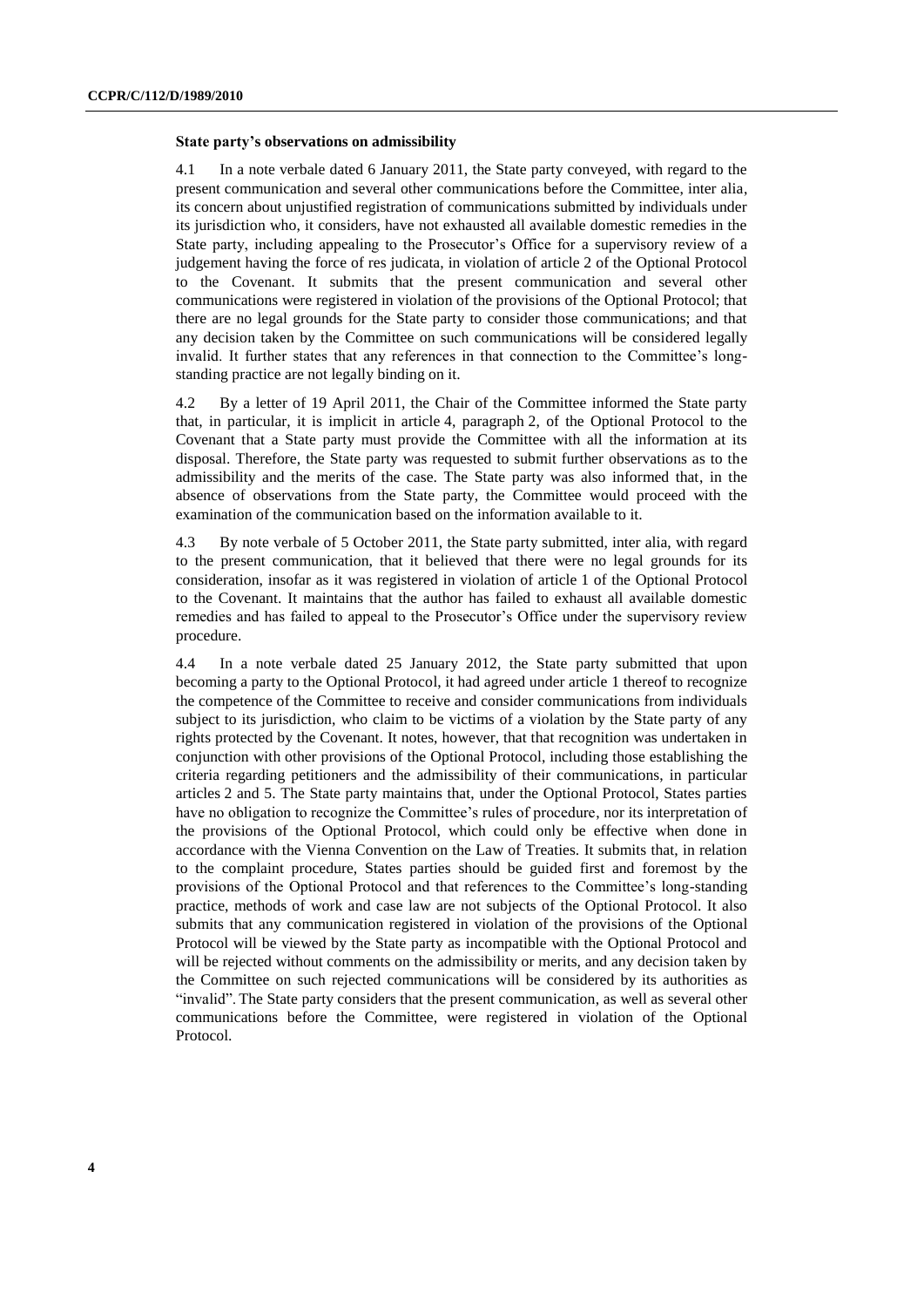#### **Issues and proceedings before the Committee**

#### *The State party's lack of cooperation*

5.1 The Committee notes the State party's assertion that there are no legal grounds for consideration of the author's communication, insofar as it was registered in violation of the provisions of the Optional Protocol; that it has no obligation to recognize the Committee's rules of procedure, nor the Committee's interpretation of the provisions of the Optional Protocol; and that any decision taken by the Committee on the present communication will be considered "invalid" by its authorities.

5.2 The Committee recalls that under article 39, paragraph 2, of the Covenant, it is empowered to establish its own rules of procedure, which States parties have agreed to recognize. It further observes that, by adhering to the Optional Protocol, a State party to the Covenant recognizes the competence of the Committee to receive and consider communications from individuals claiming to be victims of violations of any of the rights set forth in the Covenant (preamble and art. 1 of the Optional Protocol). Implicit in a State's adherence to the Optional Protocol is the undertaking to cooperate with the Committee in good faith, so as to permit and enable it to consider such communications and, after examination thereof, to forward its Views to the State party and the individual (art. 5, paras. 1 and 4). It is incompatible with those obligations for a State party to take any action that would prevent or frustrate the Committee in its consideration and examination of the communication, and in the expression of its Views. 5 It is up to the Committee to determine whether a communication should be registered.

#### *Consideration of admissibility*

6.1 Before considering any claim contained in a communication, the Human Rights Committee must, in accordance with rule 93 of its rules of procedure, decide whether or not the case is admissible under the Optional Protocol to the Covenant.

6.2 The Committee has ascertained, as required under article 5, paragraph 2 (a), of the Optional Protocol, that the same matter is not being examined under another procedure of international investigation or settlement.

6.3 In the context of the author's claim under article 10, paragraph 1, of the Covenant, the Committee notes that the State party has challenged the admissibility of the communication on grounds of non-exhaustion of domestic remedies, as the author has not appealed to the Prosecutor's Office under the supervisory review procedure. In that regard, the Committee recalls its jurisprudence, according to which a petition for supervisory review to a Prosecutor's Office, allowing court decisions that have taken effect to be reviewed, does not constitute a remedy which has to be exhausted for the purposes of article 5, paragraph 2 (b), of the Optional Protocol.<sup>6</sup> In the meantime, however, the Committee notes that in the present case the author has not submitted any information or documents to demonstrate that he has ever complained at the domestic level about the alleged inhuman or degrading conditions during his detention on 25 and 26 March 2008, and with what result. In those circumstances, and in the absence of any further information on file, the Committee declares thatt part of the communication inadmissible pursuant to article 5, paragraph 2 (b), of the Optional Protocol to the Covenant.

<sup>5</sup> See, for example, communication No. 869/1999, *Piandiong et al.* v. *the Philippines*, Views adopted on 19 October 2000, para. 5.1.

<sup>6</sup> See communication No. 1873/2009, *Alekseev* v. *the Russian Federation*, Views adopted on 25 October 2013, para. 8.4.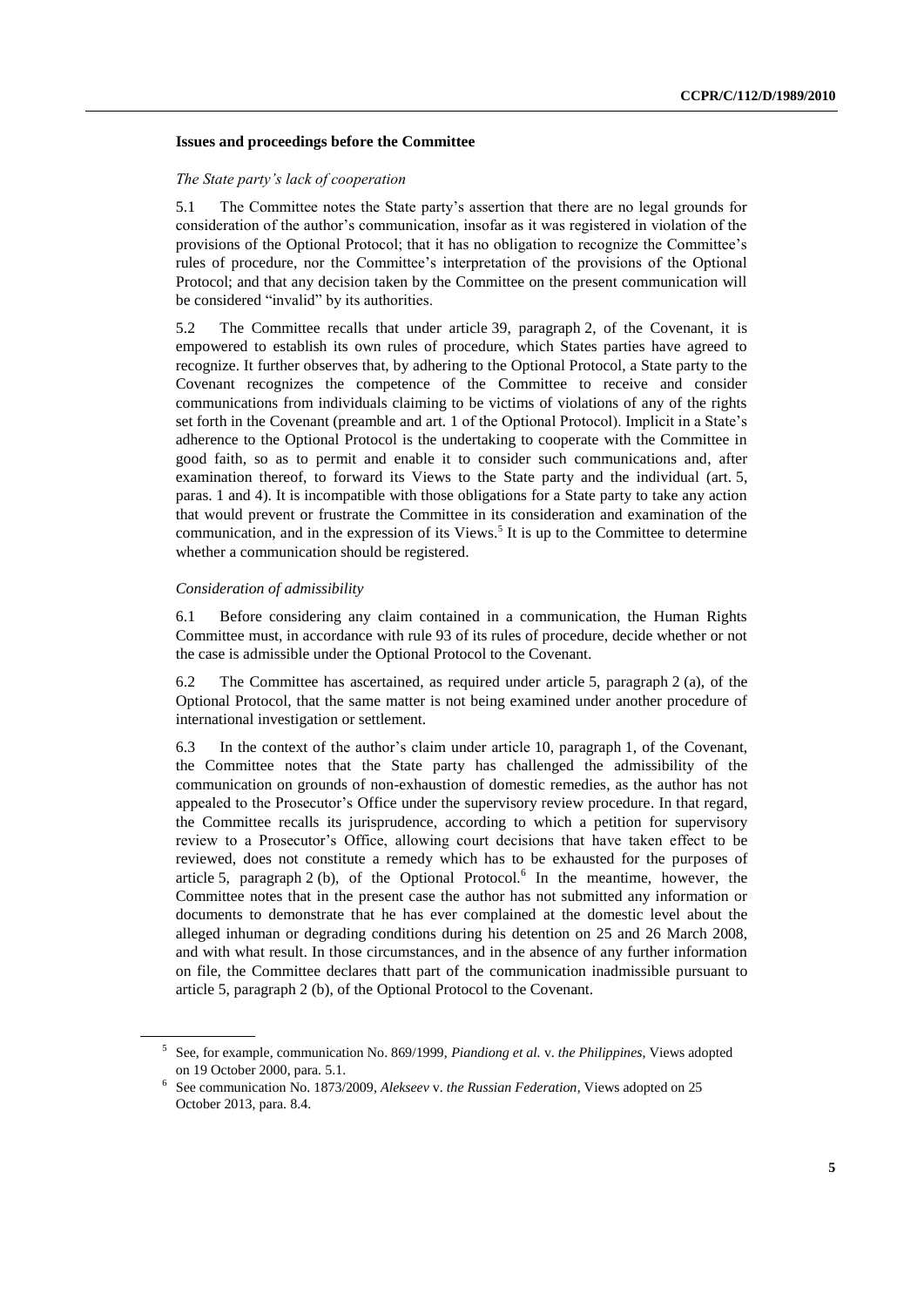6.4 As to the author's claims under article 14, paragraph 1, of the Covenant that he was found guilty of having committed an administrative offence and fined in the absence of a representative, and that his request to question a particular witness was dismissed by the court, the Committee recalls that the right to a fair and public hearing by a competent, independent and impartial tribunal is guaranteed in cases regarding the determination of criminal charges against individuals or of their rights and obligations in a suit at law. It further recalls that criminal charges relate in principle to acts declared to be punishable under domestic criminal law. The notion, however, may also extend to acts that are criminal in nature with sanctions that, regardless of their qualification in domestic law, must be regarded as penal because of their purpose, character or severity. In that respect, the Committee notes that the concept of a "criminal charge" bears an autonomous meaning, independent of the categorizations employed by the national legal system of States parties, and has to be understood within the meaning of the Covenant. Leaving States parties the discretion to transfer the decision over a criminal offence, including the imposition of punishment, to the administrative authorities and thus avoid the application of the fair trial guarantees under article 14, might lead to results incompatible with the object and purpose of the Covenant.<sup>7</sup>

6.5 The issue before the Committee is, therefore, whether article 14 of the Covenant is applicable in the present communication, that is, whether the sanctions in the author's case related to his participation in the unsanctioned mass event on 25 March 2008 concerned "any criminal charge" within the meaning of the Covenant. As to the conditions of "purpose and character" of the sanctions, the Committee notes that, although administrative according to the law of the State party, the sanctions imposed on the author under article 23.34 of the Code of Administrative Offences had the aim of repressing, through penalties, the offences alleged against him and of serving as a deterrent to others – objectives analogous to the general goal of the criminal law. In that regard, the Committee notes that article 23.34 of the Code includes as a sanction "administrative arrest" (i.e. detention). It further notes that the rules of law infringed by the author are directed, not towards a given group possessing a special status – in the manner, for example, of disciplinary law – but towards everyone in his or her capacity as individuals participating in unsanctioned mass events. They prescribe conduct of a certain kind and make the resultant requirement subject to a sanction that is punitive. Therefore, the general character of the rules and the purpose of the penalty, being both deterrent and punitive, suffice to show that the offence in question was, in terms of article 14 of the Covenant, criminal in nature. $8$ 

6.6 Consequently, the Committee concludes that the proceedings finding the author guilty of an administrative offence on account of his participation in the unsanctioned mass event on 25 March 2008, fall within the ambit of "the determination" of a "criminal charge" under article 14, paragraph 1, of the Covenant.<sup>9</sup>

6.7 As to the author's claim that, during the administrative proceedings before the Zavodskoy District Court he was not provided with a representative, in spite of his request, the Committee observes that the trial court examined his request for a representation, but concluded that, under article 4.3 of the Procedural-Executive Code of Administrative Offences, the author did not belong to one of the categories of persons whose interests were to be represented by a "lawful representative" and notes that he had not requested the participation of his representative in line with the procedure set out in article 4.5 of the Code. Accordingly, and in the absence of any other pertinent information on file, the

<sup>7</sup> See for example communication No. 1311/2004, *Osiyuk* v. *Belarus*, Views adopted on 30 July 2009, para. 7.3.

<sup>8</sup> Ibid., para. 7.4.

<sup>&</sup>lt;sup>9</sup> Ibid., para. 7.5.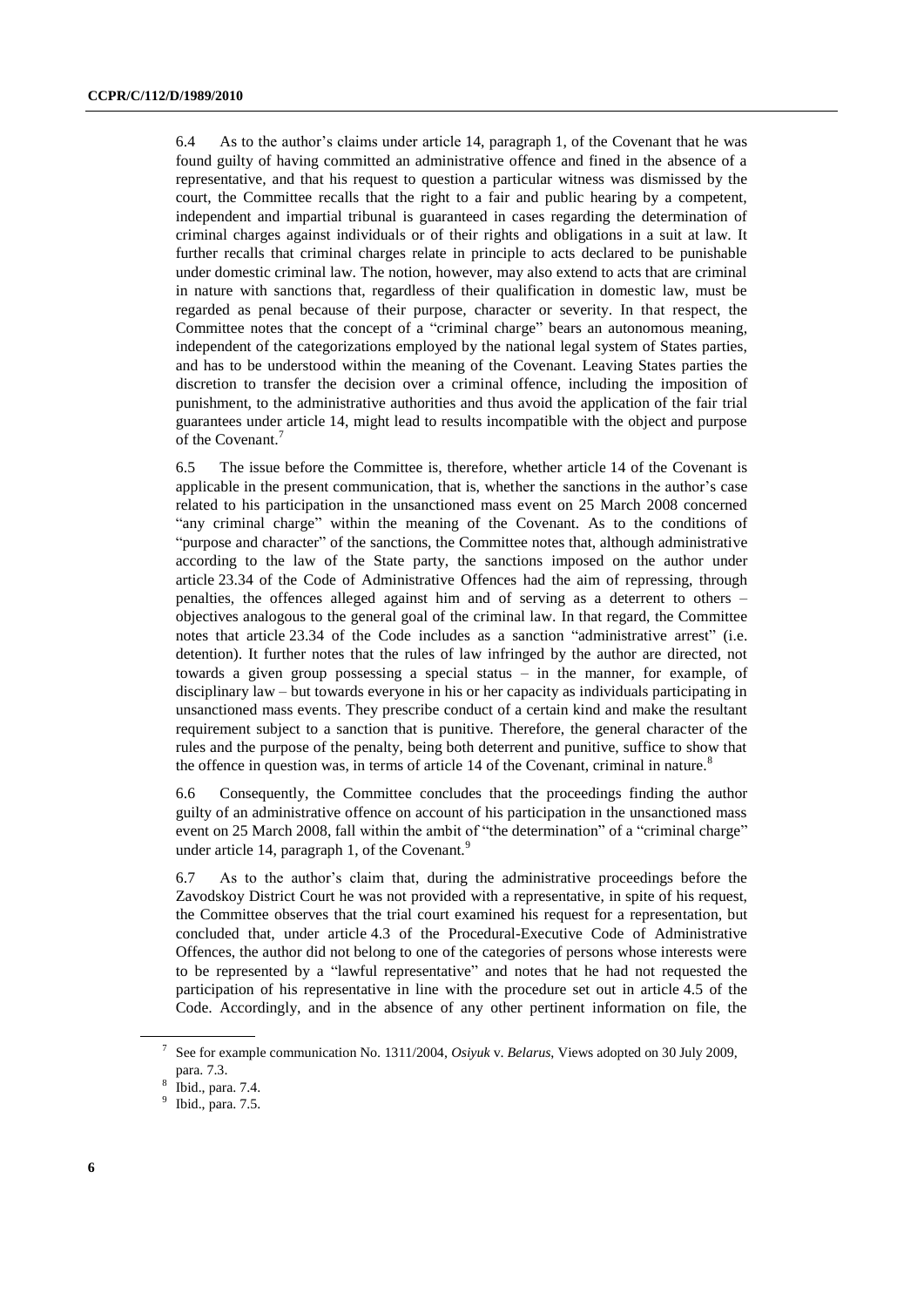Committee considers that this part of the communication is inadmissible for lack of substantiation under article 2 of the Optional Protocol to the Covenant.

6.8 As to the author's remaining claim concerning the allegedly unjustified refusal to question a particular witness, the Committee notes that the author has not provided any further explanation regarding the relevance of the witness to his case. In particular, the author has not provided any information as to how and what exactly this witness could have affirmed in his defence, as well as how the questioning of that witness in court could have affected the final finding of the court concerning the author's guilt. In those circumstances, the Committee considers that the author has failed to sufficiently substantiate his claim under article 14 of the Covenant and declares this part of the communication inadmissible under article 2 of the Optional Protocol.

7. Therefore, the Human Rights Committee decides that:

(a) The communication is inadmissible, pursuant to articles 2 and 5, paragraph 2 (b), of the Optional Protocol;

(b) The present decision shall be communicated to the author and to the State party.